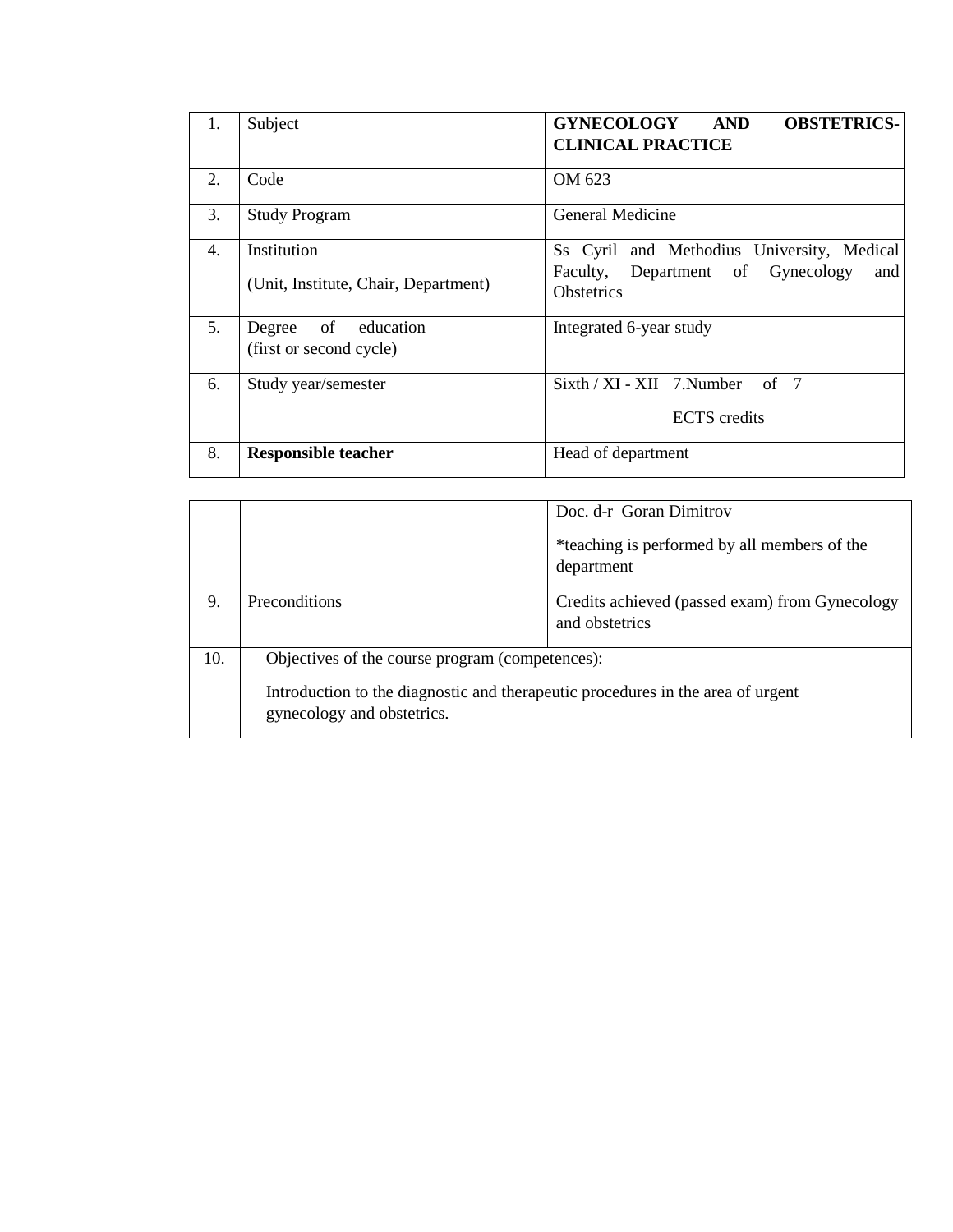## 11. Course content:

## **Perinatalogy**

- Filling in obstetric history and birth protocol
- Obstetric examination: a condition of the cervix, dilatation, fetal heals, presentation, advancement of birth.
- Obstetric examination: pelvimetry, amnioscopy.
- Monitoring of the mother: cardiotocography, ph-metric intra partum, ph blood metric from a new-born
- Participation in spontaneous labor: head and pelvic treatment, repair of soft-tissue cleavage and episiotomy
- Assistation in delivery with caesarean section and vaginal delivery obstetric operations: vacuum, forceps, baby extraction
- Neonatal treatment
- An ultrasound examination of a pregnant woman in the first half of pregnancy
- An ultrasound examination of a pregnant woman in the second half of pregnancy
- Participation in everyday work in the clinic for risky pregnancy
- Participation in the work of the Intensive Peripartum Care Unit **Gynecology:**
- Gynecological examination, taking a swab for microbiology and Papanicolau, colposcopy examination
- Participation in the daily work of the gynecological departments, taking a history, filling in gynecological history
- Assistance in small gynecological interventions: curettage, biopsy,
- spiral insertion, cyst posture, cystoscopy
- Ultrasound gynecological examination
- Assistance to major gynecological surgeries: abdominal and vaginal hysterectomy
	- Assistance in minor and minimally invasive gynecological operations: hysteroscopy, laparoscopy, TVT and TOT prosthesis, IVS prosthesis
- Working in a gynecological clinic: urogynecological, oncological, ultrasound, colposcopic, ambulance for human reproduction, cytogenetic laboratory, in-vitro fertilization
- Family Planning and Contraception, Artificial abortion Assistance in first and second trimester

The practice is carried out within 4 working weeks with a full time of 8 hours, organized in 4 rounds during the XI and XII semesters:

- stay in the maternity room
- stay in one operational unit
- stay in the clinic for risky pregnancies
- stay in the colposcopy clinic and the gynecological ultrasound clinic

It takes place in groups of 2-5 students on a mentoring principle with professors and assistants. During the tour, the departments and mentors change.

Everyday activities of the student will be recorded in a special "diary of activities " that will be verified with the mentor's signature.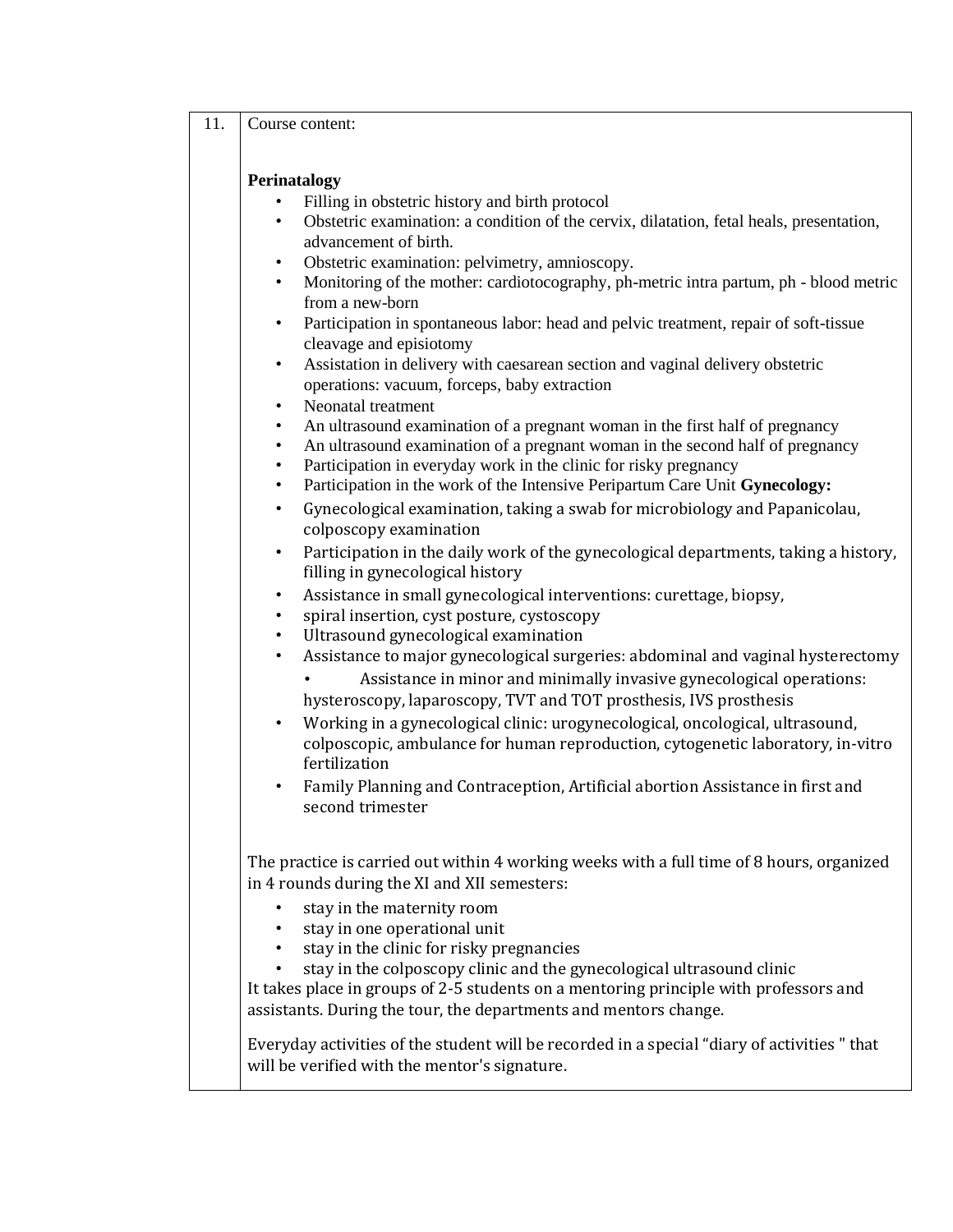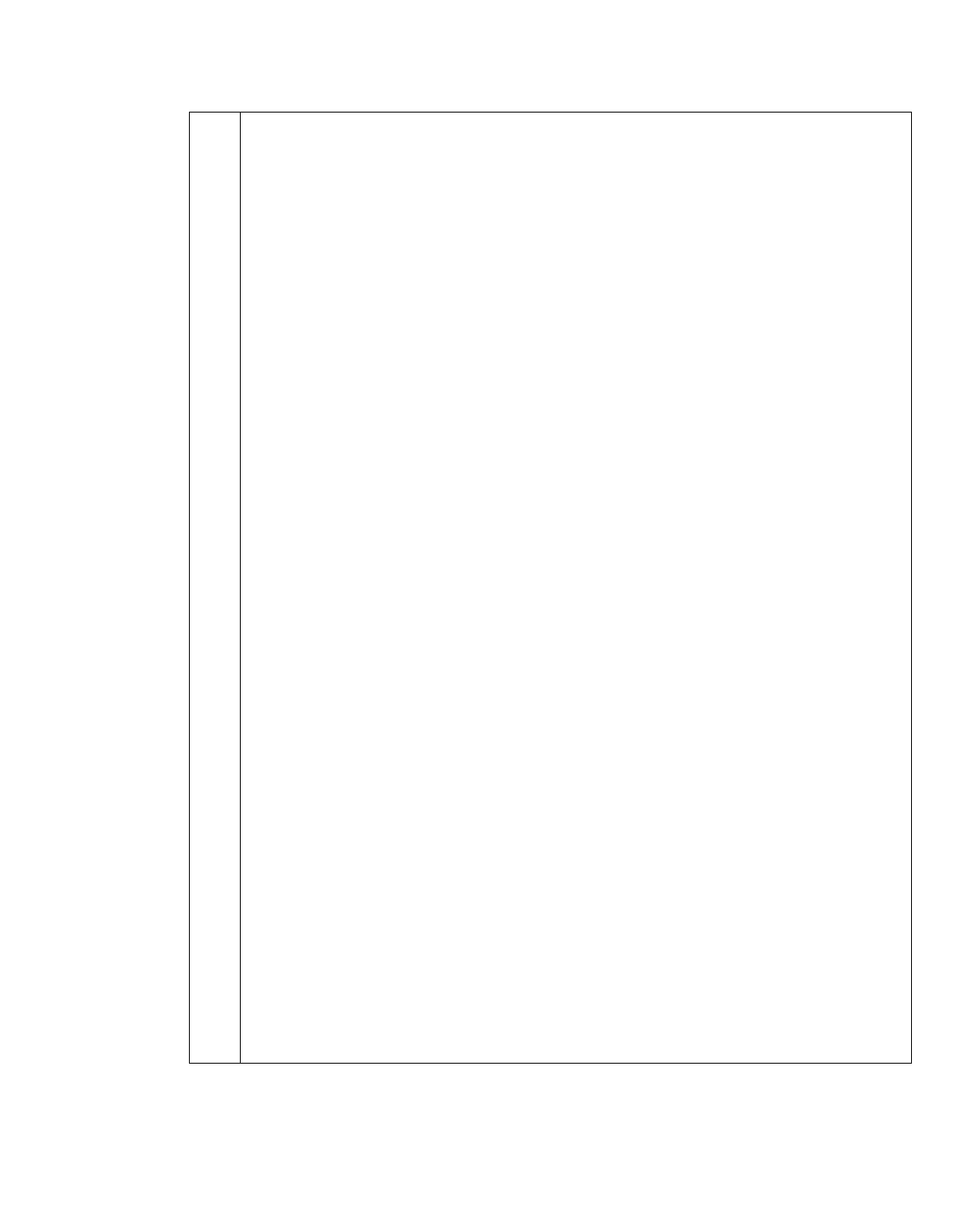| 12. | <b>Learning methods:</b> |                                                                                     |  |  |
|-----|--------------------------|-------------------------------------------------------------------------------------|--|--|
|     | $\bullet$                | Participation in the expert meetings of the clinic                                  |  |  |
|     | $\bullet$                | Participation in morning visits                                                     |  |  |
|     | $\bullet$                | Participation in the daily work of the departments at the Clinic for Gynecology and |  |  |
|     |                          | Obstetrics                                                                          |  |  |

|     | • Participation in surgical interventions in the field of gynecology and Obstetrics                                                                                                                                                                                                                                                                                                                                                                                                           |                                                                                                      |                                                                                                                                                                                                                                                                                                                                                                                                |             |  |  |
|-----|-----------------------------------------------------------------------------------------------------------------------------------------------------------------------------------------------------------------------------------------------------------------------------------------------------------------------------------------------------------------------------------------------------------------------------------------------------------------------------------------------|------------------------------------------------------------------------------------------------------|------------------------------------------------------------------------------------------------------------------------------------------------------------------------------------------------------------------------------------------------------------------------------------------------------------------------------------------------------------------------------------------------|-------------|--|--|
|     | Knowledge and Understanding:                                                                                                                                                                                                                                                                                                                                                                                                                                                                  |                                                                                                      |                                                                                                                                                                                                                                                                                                                                                                                                |             |  |  |
|     | The student will acquire theoretical knowledge in the field of perinatology and gynecology<br>referring to admission of a patient in hospital conditions, will learn about the characteristics of<br>taking a history of each department, as well as the peculiarities of clinical examination of<br>different departments. The student will get to know the setup procedures for working diagnosis<br>and treatment plan and surgical treatment of individual clinical cases.<br>Key skills: |                                                                                                      |                                                                                                                                                                                                                                                                                                                                                                                                |             |  |  |
|     | small and large surgical interventions.                                                                                                                                                                                                                                                                                                                                                                                                                                                       |                                                                                                      | The student will be able to apply the acquired knowledge of interventional ultrasound, and to<br>develop surgical culture and introduction to surgical principles. After practice, he will know<br>how to do a gynecological examination and take a swab, fill out obstetrics history and birth<br>protocol, to make an ultrasound examination of a pregnant woman, to assist during delivery, |             |  |  |
| 13. | Total available time:                                                                                                                                                                                                                                                                                                                                                                                                                                                                         |                                                                                                      | 210 classes                                                                                                                                                                                                                                                                                                                                                                                    |             |  |  |
| 14. | Organization of the course                                                                                                                                                                                                                                                                                                                                                                                                                                                                    |                                                                                                      | 160 classes practice                                                                                                                                                                                                                                                                                                                                                                           |             |  |  |
|     |                                                                                                                                                                                                                                                                                                                                                                                                                                                                                               |                                                                                                      | 50 classes - home individual learning                                                                                                                                                                                                                                                                                                                                                          |             |  |  |
| 15. | Forms of teaching<br>activities                                                                                                                                                                                                                                                                                                                                                                                                                                                               | 15.1.                                                                                                | Practical course                                                                                                                                                                                                                                                                                                                                                                               | 160 classes |  |  |
| 16. | Other forms of activityes                                                                                                                                                                                                                                                                                                                                                                                                                                                                     | 16.1.                                                                                                | Individual (home) learning                                                                                                                                                                                                                                                                                                                                                                     | 50 classes  |  |  |
| 17. | Method of assessment                                                                                                                                                                                                                                                                                                                                                                                                                                                                          |                                                                                                      |                                                                                                                                                                                                                                                                                                                                                                                                |             |  |  |
|     | The student is obliged to attend and actively participate in the practice during 4 weeks (20<br>working days, 8 hours daily)                                                                                                                                                                                                                                                                                                                                                                  |                                                                                                      |                                                                                                                                                                                                                                                                                                                                                                                                |             |  |  |
|     | $min. - max.$                                                                                                                                                                                                                                                                                                                                                                                                                                                                                 |                                                                                                      |                                                                                                                                                                                                                                                                                                                                                                                                |             |  |  |
|     | Practice *<br>points<br>$60 - 100$                                                                                                                                                                                                                                                                                                                                                                                                                                                            |                                                                                                      |                                                                                                                                                                                                                                                                                                                                                                                                |             |  |  |
|     | * attendance: 2.5 points, activity (skills): 2.5 points                                                                                                                                                                                                                                                                                                                                                                                                                                       |                                                                                                      |                                                                                                                                                                                                                                                                                                                                                                                                |             |  |  |
| 18. | Grading criteria<br>(points / grade)                                                                                                                                                                                                                                                                                                                                                                                                                                                          | The student should earn a minimum of 60 points. The<br>student's assessment is descriptive (passed). |                                                                                                                                                                                                                                                                                                                                                                                                |             |  |  |